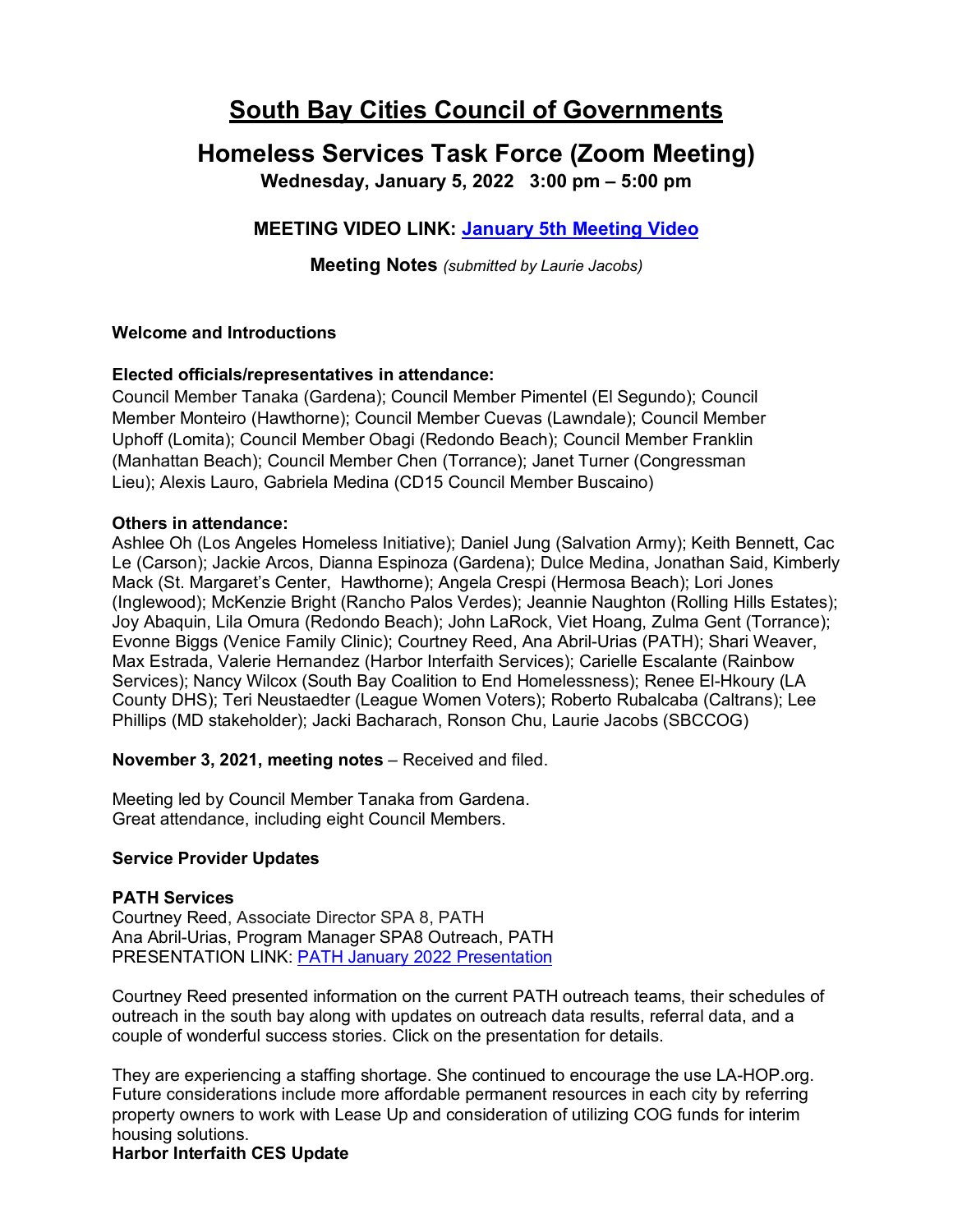Shari Weaver, SPA8 Director Coordinated Entry System (Families, Adults & Youth) REPORT LINK: [Harbor Interfaith Report](https://southbaycities.org/wp-content/uploads/2021/11/Harbor-Interfaith-Report-Out-1-5-22.pdf)

Shari gave an update on the Emergency Housing Vouchers (EHV) with about 6,800 LA County Vouchers available. They are seeing more applications coming through. Service Providers are doing extensive assessments to get as many people connected as possible. The south bay city housing authorities are also starting to see some of the matches coming through.

There are owner incentives attached to these vouchers for HACLA and LACLA offering \$2,500 to any owner signing a new lease utilizing the EHV. Shari reviewed the available shelter vacancies and placements. Prevention programs are continuing to be utilized.

#### **Homeless Count Update for SPA8**

Nancy Wilcox, South Bay Coalition to End Homelessness PRESENTATION LINK: [SPA-8-Homeless-Count Presentation](https://southbaycities.org/wp-content/uploads/2021/11/2022-SBCCOG-1-5-22-SPA-8-Homeless-Count.pdf) SIGN UP SITE:<https://www.theycountwillyou.org/>

Nancy is assisting the Homeless Count program in SPA 8, working with the Site Coordinators. She reviewed the changes made to adjust to the pandemic with plans for a Safe Count by using masks, social distancing, minimizing time spent at the deployment sites, and encouraging people to sign up as teams. New process introduced uses a Smart Phone App to record the count instead of the previous method of using a clipboard with handwritten information. There is a 20-minute training video for volunteers.

She discussed why and how the cities should encourage their community members to sign up and be a part of the homelessness solution. Each community is most familiar with their own neighborhoods so are the best people to cover their areas.

Flyers are available to help promote and direct people to the online sign up.

There is a possibility the count may be modified to a two-day process or pushed out to February depending on the surge of COVID. Click on presentation for details.

### **Gaps in Housing and Income Programs**

Ronson Chu, Senior Project Manager, South Bay Cities Council of Governments PRESENTATION LINK: [Taskforce 2022 Gaps in Housing and Income Programs](https://southbaycities.org/wp-content/uploads/2021/11/Taskforce-2022.pdf)

Ronson discussed the role of the Homeless Services Task Force which he sees as a group that can help combat homelessness by evaluating data and the situation on the ground to identify gaps and offer solutions. One example is how we are working with LAHSA to deploy document specialists to help with the paperwork overload suffered by the service providers. The Task Force is also helping to identify and find new housing and shelter sites. We have a goal to create a subsidy matrix to outline the various programs, demographics to become more knowledgeable and organized in knowing what is in our arsenal to deploy for our clients.

We are revamping the Client Aid program based on actual needs with the ability to provide aid more rapidly. We are working with the County on mental health needs and services such as the mobile mental health units instead of law enforcement as well as other program partnerships and collaborations. Click on presentation for details.

#### **Shallow Subsidy / Street 2 Subsidy program**

Daniel Jung, Supportive Housing Supervisor, Salvation Army EMAIL: [S2S@usw.salvationarmy.org](mailto:S2S@usw.salvationarmy.org) PRESENTATION LINK: [Salvation Army -](https://southbaycities.org/wp-content/uploads/2021/11/Street-2-Subsidy-Program-11.22.2021.pdf) Street 2 Subsidy PROGRAM FLYER LINK: [Street 2 Subsidy Flyer](https://southbaycities.org/wp-content/uploads/2021/11/Street-2-Subsidy-Flyer.pdf)